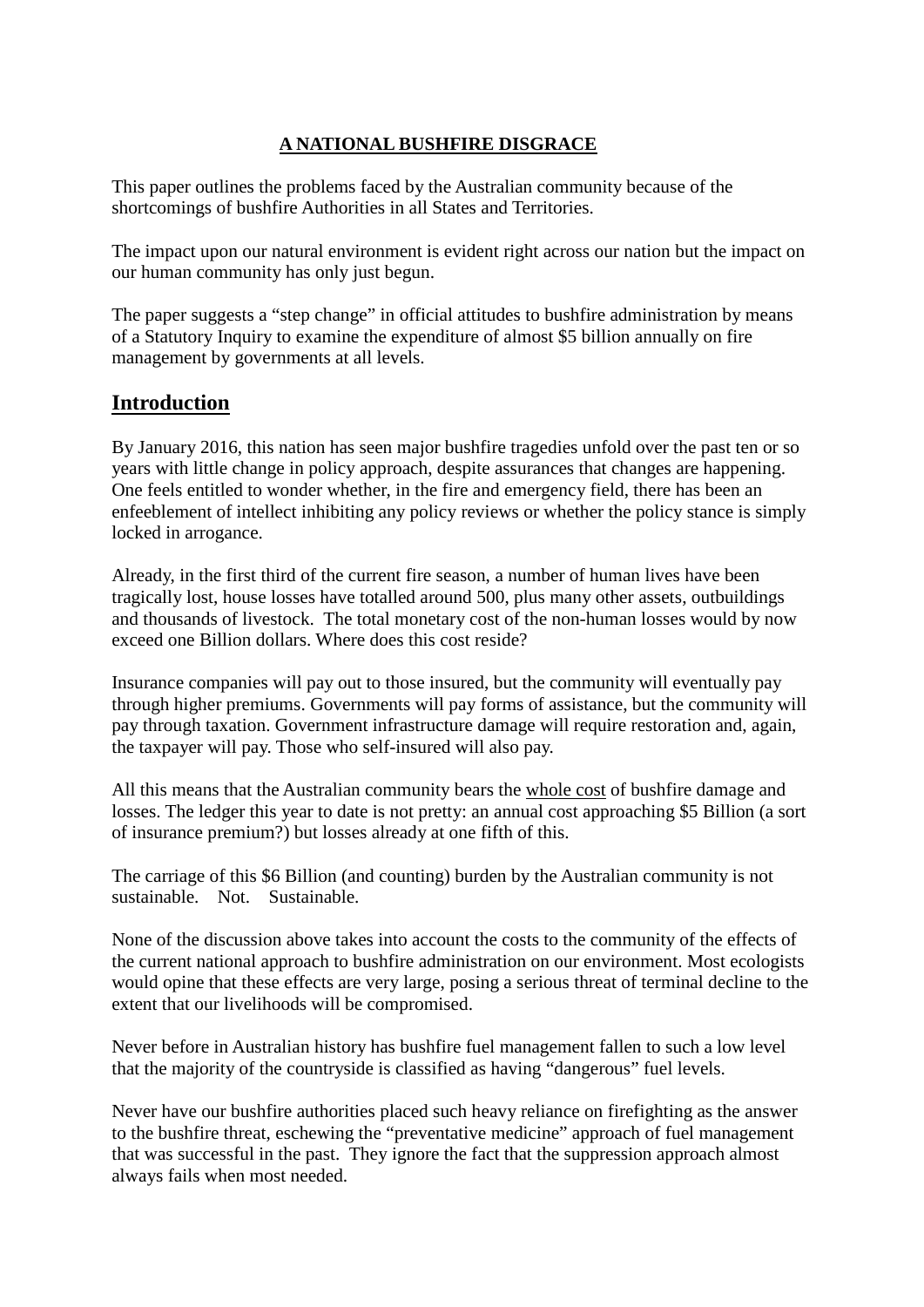## **How to build an industry**.

The F&ES industry has grown to the extent that it rivals – equals – what used to be one of Australia's strongest industries – wool growing.

Yet instead of creating value and wealth, the F&ES industry *swallows* almost \$5 billion of taxpayer dollars each year. This is scarcely believable but its source is AFAC's own research!

Here, the mistake has been made by a succession of politicians of all persuasions who have been snowed…….snowed by the quasi-military organisations acting as our "fire and emergency services" who have developed bureaucracies at a really cracking pace.

Politicians have readily accepted the simplistic approaches espoused by these bureaucracies. As is well known, it is much easier for politicians to announce new toys like large air tankers than to address the intricacies of fuel management or the finer points of survival.

The use of motherhood statements based on alleged safety concerns has ensured growth of employment in the sector. Conversely, bush fire research has been fragmented and distracted. Research work on some subjects has been spread into a number of jurisdictions, with a risk of duplication (although it must be recognised that today's more National approach is serving to help minimise this).

But there do exist instances where researchers have been distracted on to work which, e.g., addresses the influence of climate change on bush fire occurrences. This instance was a "research study" by the now defunct Bushfire CRC which, after bravely assuming that climate change would lead to hotter summers in Australia, then confirmed that more bushfires would occur as a result. So the conclusion was that climate change would bring more bushfires! And they called this "research"!

During the last two decades or so the industry has developed and implanted the concept of a bushfire "service", i.e. a government service which has no direct or visible cost to individuals who can then lie back and expect the government to deal with the fire problem when it appears. Uniquely for government budgeting, there is little or no public discussion or concern expressed about the cost of bushfire administration in Australia.

Finally on this aspect, there would be little future growth in prospect for an industry which espouses and practices programmes of fuel management designed to lower the number and impact of Megafires.

Far better for that industry's own narrow interests to pursue activities concentrating on fire suppression and which are more media friendly and enable politicians to show more and more expensive toys. This is happening even though long-established science, Australian history (and just about every post-tragedy inquiry) screams for landscape-scale fuel management.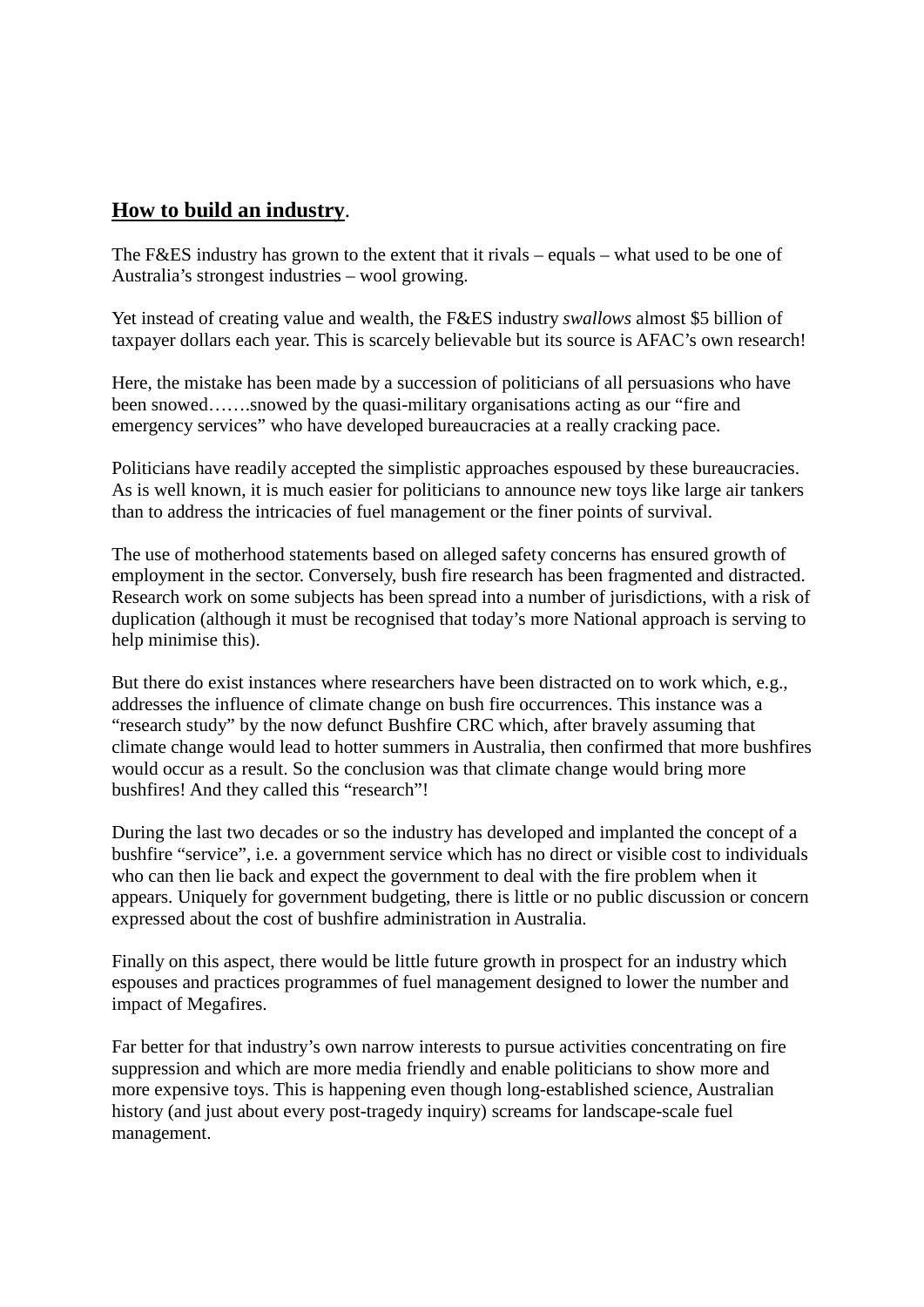The breadth and depth of the campaign to defend the present policy approach of this industry is truly impressive. Two articles written by the Chief Executive of AFAC late last year boasting about the saving of lives by the removal of people from perceived danger (how can that be measured?) set the tone for later publicity. The industry has now leaned on the Chief of the BNHCRC to support its policy approach and the latest product of this pressure is from the Insurance Council of Australia.

There is a breathtaking arrogance evident in the Australian fire suppression industry. For a representative of the Victorian branch of the industry to describe the Great Ocean Road fire effort as a "successful outcome" is simply outrageous. There appears to be no limit to the propensity of the industry to miss-state facts (even lie) to preserve its policy stance.

There is no apparent pause in the demands of the industry for more funding and the medium term future appears locked into a carbon copy of the American situation where fires just become larger, expenses increase horribly and annual losses mount so high as to be unbelievable.

In its present form and policy approach, this industry is sowing the seeds of its own destruction (along with a tragically high number of community members and their assets) and to any thoughtful observer, is not sustainable. Not. Sustainable.

**So what can we do about this "Industry"?** We can attack the issues explained below, in the hope that the change to particular aspects will correct the overall policy approach to wildfire management in Australia.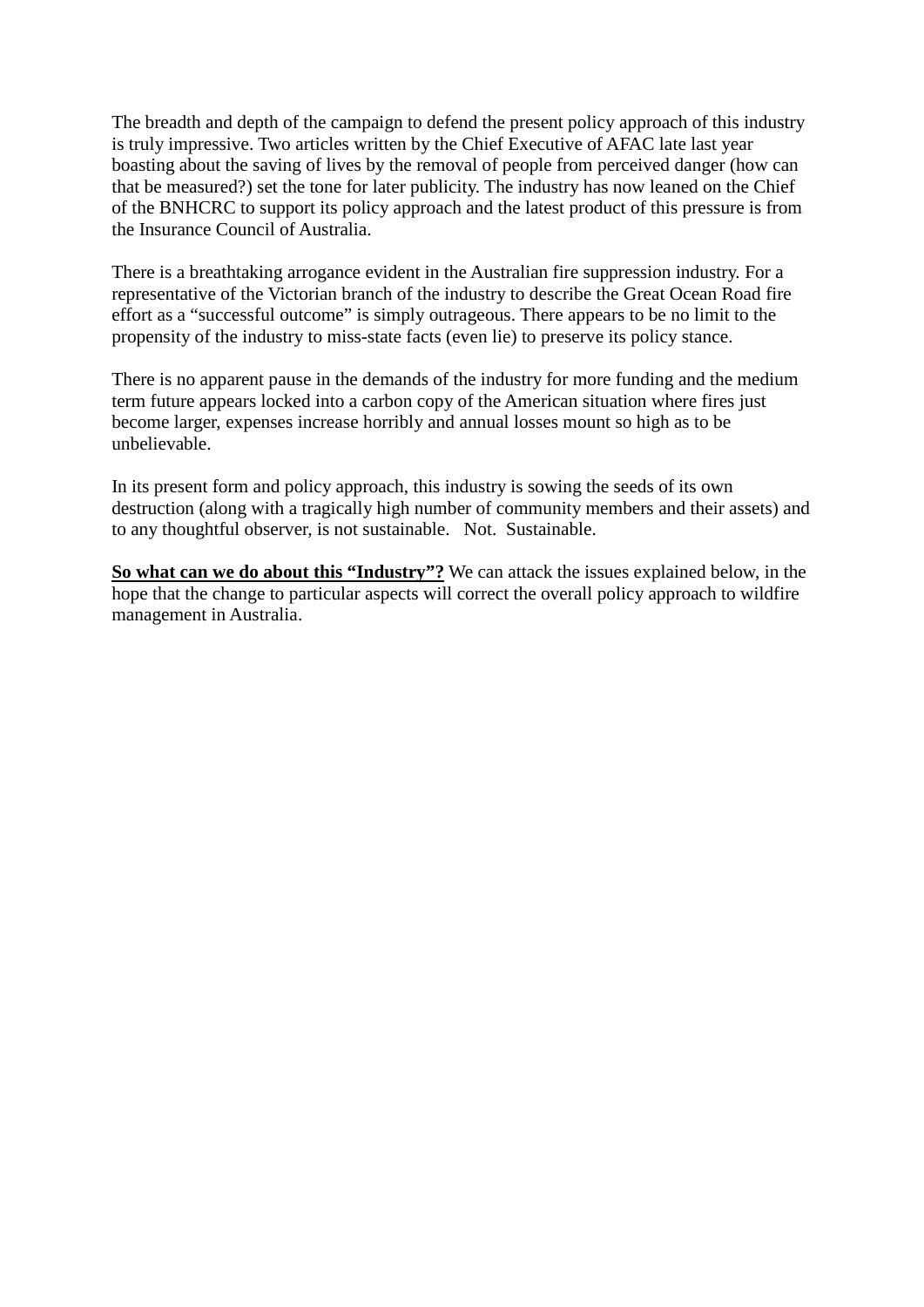# **Issue 1 – Life Skills Training**

I think it was 1979 when the Grays Point coronial report was issued. Briefly and from memory, most of a tanker crew perished because the tanker which sheltered them was parked upslope from a very active fire which engulfed it. After establishing the facts the Coroner asked whether the extremely well experienced Brigade Captain had any training.

In the report, lack of training was identified as a major contributing factor to the tragedy.

In a number of such inquiries in the years since then (even after Canberra 2003) firefighter training has been commented upon by the judiciary, with calls for better, deeper or wider training curricula.

In few if any of these coronial reports has "experience" been acknowledged as a critical element of firefighting skills. Since "experience" is not formally documented as are other qualifications, the legal profession discounts it as a paper-based solution to firefighter skills.

Looking back to the time just after Grays Point, I recall how the NSW Bushfire Service blundered around trying to get a training programme off the ground quickly. Brigades were pressured to elect training officers and these in turn were pressed to run all members through a basic fire course. This was essentially a series of lectures by the newly-appointed training officer and all who attended were deemed to have passed and gained the qualification.

The subjects covered in that course were simple, e.g.: Fire burns faster uphill than downhill, how to use water and keep an eye on your supply, how a pump works in principle, etc. So the "training" was, at that stage, an attempt to head off future coronial criticism.

Since those early years, as with all things bureaucratic, the training curriculum has expanded enormously, now covering nearly all aspects of firefighting as well as a much larger number of what I would call "life skills". Such skills include radio operation, truck driving, chainsaw use, first aid, operating AED units, etc.

While these are all excellent courses and impart skills to most students, they tend to crowd out the courses which directly relate to fire behaviour and the recognition of various aspects of it. They also do not necessarily find or assess leaders.

The big mistake is the **lack of hot fire training** and the consequent understanding of the process of fire and its behaviour.

I have not seen any training session which tells people at length and in detail what to look out for if they are first at a fire, i.e. describe the fire, what it's burning, where it's heading, what resources will be needed, how to attack it, etc.

So the problem is that because the RFS training curriculum wants to cover too wide a range of subjects, it does not seem to have time to do those things which would **make a firefighter**. It seems that the observations of lawyers in courtrooms, in combination with Work Health and Safety legal requirements, force training schedules to include the life skills referred to earlier.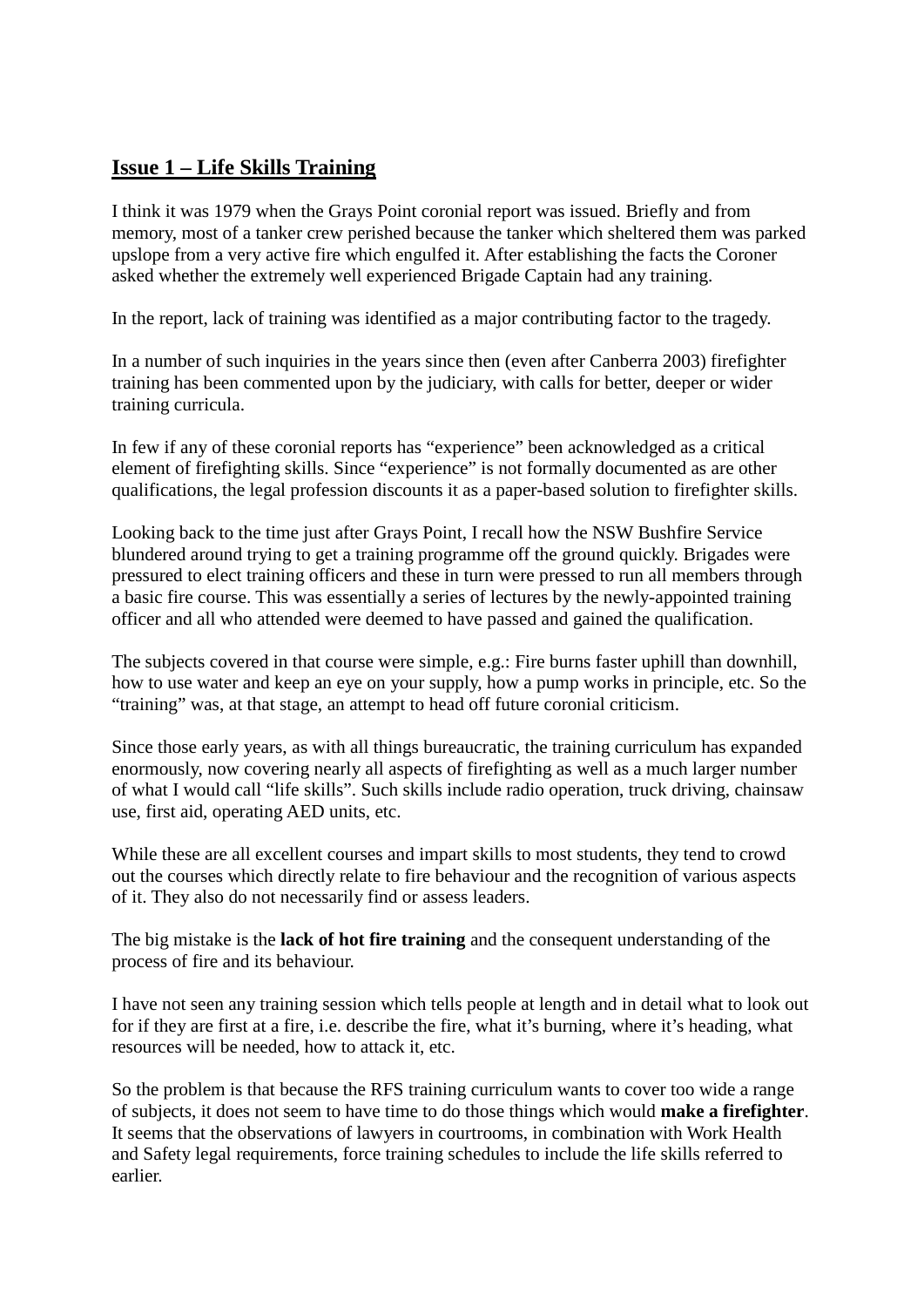And that phrase is the key: Training should be an opportunity for people to "have a play" with fire. There was a fire school at Jindabyne run in the 80's by Barry Aitchison and Barry Belt and this was a fun but very practical and extremely educative few days for students who took lots away.

#### **Some Training Possibilities**

If you want to know how a firefighting effort is going or how it should proceed, "Look for the grey hair" another Group Captain told me many years ago.

Apart from the need to ask whether a particular training course makes a better firefighter, how can teachers instil, in a classroom, the products of experience? How can we, to the satisfaction of the courts, formally document the experience, habit and judgement held by many of our firefighters? If we had an answer to this we would be well on the way to a very satisfactory qualifications regime.

Such a regime would ensure that a field officer would be able to determine quickly what approach should be followed at a fire. It would lead to the exclusion of the "educated impractical person" from positions where judgement calls and/or true leadership characteristics at fires are critical.

About the only judgement call that these persons can make is to run away from the fire because it appears too dangerous when in reality it most likely may not be. This seems to be confirmed by the trend in firefighting these days which seems often to instruct volunteers to stand well back from flame fronts because they are "unpredictable". Empty whole towns instead of analysing the fire, building a burn trail and then patrol the town, wearing it down.

Further research on this matter (i.e. the content of training courses) is needed urgently. Very. Urgently.

## **Issue 2 - The Attack on Resilience**

In the last decade or so, and particularly since the report of the Victorian Bushfires Royal Commission (VBRC) after the disastrous fires of 2009, there has emerged a most disturbing pattern to the policy approach of national bushfire Authorities.

There are a number of aspects to this, but all of them are seriously alarming to most fire scientists and thoughtful students of bushfire matters.

The first and most important aspect is the broad message being transmitted, to the effect that "the government service" will deal with the fire and that the specialised knowledge required for this task resides only in the bushfire services. While those particular words are not used, the overwhelming impression given by fire Authorities is "leave us alone to do our job".

The broader community has reacted to this message in differing ways. Those in the cities accept the perceived need for the "service" because the outcome matters little to their immediate situation. They mostly, of course, hope that the government can ameliorate the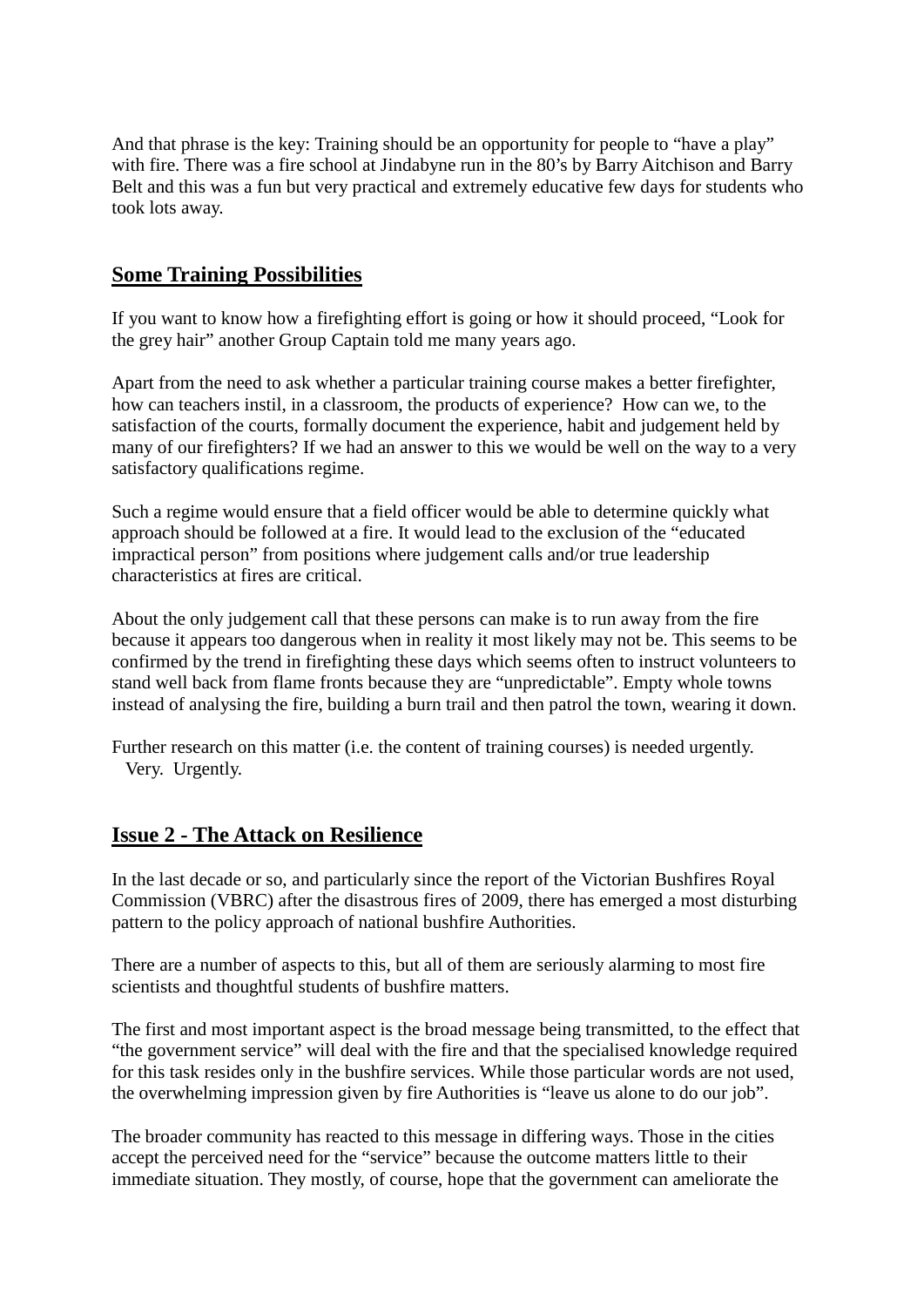effects of wildfires on their fellow citizens, so they accept the apparent wisdom. Being honest, they don't know anything about the problem so they accept the apparent wisdom from government.

The second reaction comes from those who live in situations where fire can be a real preoccupation, at least in the hot summer months. These people do not all share the acceptance of the policies of the Authorities:

They do not accept that all fire is bad.

They do not accept that all fire should be run away from, especially the day before a forecast catastrophic fire danger day.

They do not accept that "the only course of action is to leave and live".

They do not accept that "nothing can be done to save your town".

It would appear that, with these people, the Authorities are losing traction through oversimplified messages. To any casual observer, there seems to be some degree of arrogance in their attitude, because messages are directed to the simplest and slowest. I have lost count of the people who express confusion to me when warnings are broadcast: Why leave? It's not a bad fire day today, will the forecast weather for tomorrow be correct?

There's no fire yet, are they certain there will be one tomorrow? Will they light one for us? Where do we go?

Who's going to save my house? Etc.

How significant is the size of the problem? There have been studies estimating the number of dwellings and other infrastructure which exist within 50 or 100 metres of forested land. Even those within 200 metres of forested land can be a problem. The number of such buildings in what are becoming known as "bush fire prone" areas is simply enormous, probably nationally in the millions of houses.

On the edges of and around the district of virtually all cities, towns and villages in Australia people have decided to build and live without the inconvenience of space limitations (such as in urban areas) but with a sense of space and distance from immediate neighbours. This, in many areas, leaves room for the generation of community feeling and a greater readiness to see common aspects of life with neighbours and to assist them if required.

In situations where a common threat to safety emerges, a community spirit quickly becomes apparent. As a situation develops, this spirit engenders **resilience**, a seriously powerful influence for countering adversity. Note that this characteristic comes from the ground  $up - a$ product of a community stirred.

The arrogance of government and its bureaucracies is shown by their attempt to "grow or foster resilience". They will **never** achieve that. As noted, resilience must come from the ground.

A couple of examples:

First, on Friday evening, 7th January 2003, Tharwa village was looking at a very short future. Fire on the mountain behind the village (Mt Tennent) was, at 1.30 am on the Saturday,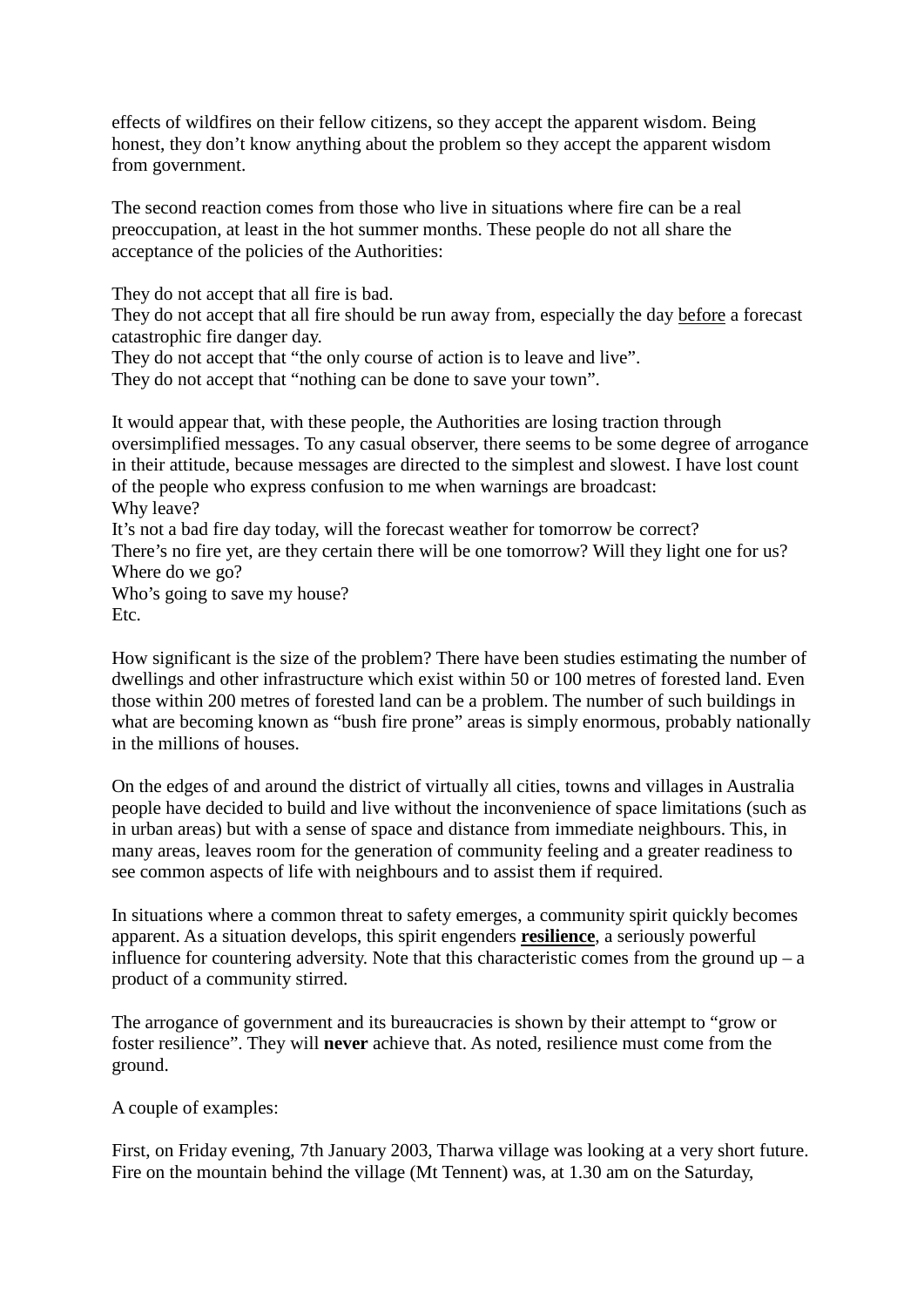absolutely ballistic, with flame heights at the top of the mountain well over three times the height of the tree canopy. We had a grandstand view from the Clear Range, where we were chasing spot fires.

People in the village, led by Val Jeffery, and against official advice, pitched in, lit a burn around the north and west sides and saved that village. The factor of resilience (used to be known as common sense and initiative) was operating in top gear that night!

Second, by contrast, recent (12 January 2016) advice indicates that the town of Yarloop in WA might have had no such spirit in 2016. It seems that no effort was made to protect the town from the fire of which they had considerable notice, to the extent that it burnt down **at night**! This town certainly appears to have been the victim of government attempts to encourage resilience.

A thoughtful reader, besides being appreciated for reading this far, would note that the present policies being followed by the "industry" are in themselves a serious attack on community resilience. Thus, "leave and live" etc (more properly "**leave and lose**") pushes communities away from any thoughts of stay and defend, assist neighbours and the community, etc.

In an article on Rural Fire Protection, almost 50 years old, Alan Macarthur wrote:

*Without any doubt, the safest place for any family is in their own home. There are few recorded instances of houses being burnt whilst occupied. Generally a house catches alight from burning embers lodging on the roof or in the eaves. It generally takes little effort by the womenfolk or the children to put out these spot fires by the use of water or dirt if ladders should be available. (Growing Trees on Australian Farms - Forestry and Timber Bureau Canberra 1968)*

In 1978, Bushfires *in Australia* by R H Luke and A G Macarthur was published. This book today remains the basic text for all people interested in bushfire matters and is required reading for any aspiring firefighter. The following quote is almost 40 years old but is as true as ever:

*Whether people can use their home as a haven during a bushfire depends on the extent of their preparations, especially in reducing fuel and establishing firebreaks near their homes.*

It is worthy of note that the latter quote qualifies the former because, presumably, of the then newly established trend for rural and peri-urban residents to surround their homes with dense vegetation or to build in forested areas without modifying their surrounds. Peri-urban Councils, hungry for ratepayers, rushed to approve subdivisions in areas which were heavily forested but they ignored (or did not understand) the time bombs being created.

So while the principle of home being the safest place is true in most rural and pastoral (i.e. broad acre) environments, the Otways, Dandenongs, Adelaide Hills, the Blue Mountains and many other peri-urban settlements are the areas where this cannot apply without at least some vegetation treatment. The concept needs to be qualified – and work done – to bring these latter properties and/or their owners back to reality.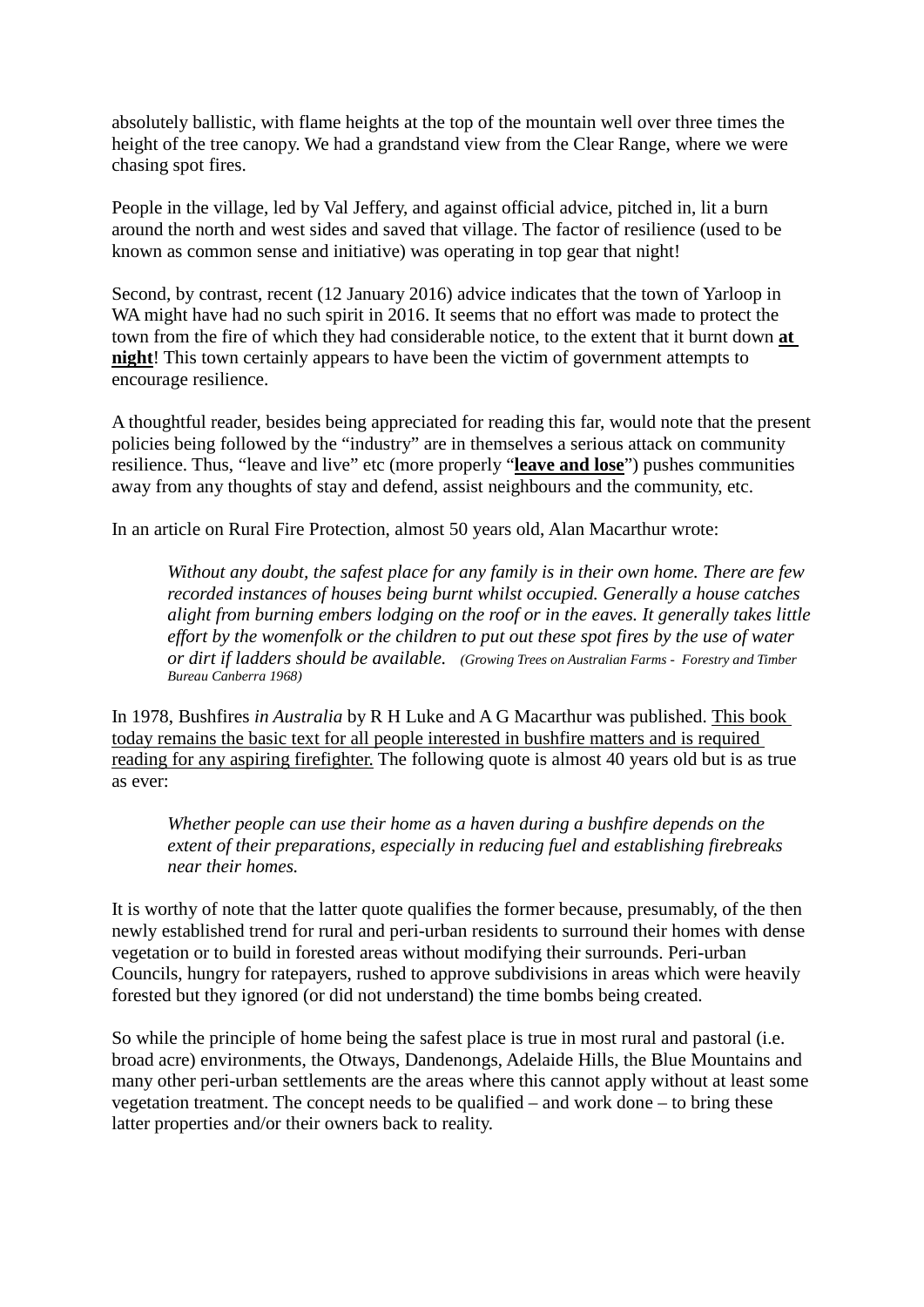Progressive ideas on this are mentioned below, hopefully containing a little more sense than the present industry approach.

The VBRC's reaction to the problem was to blame the local Councils for their vegetation management laws (tree preservation orders, etc), to find that people should not live in such heavily forested areas (move them away from bush fire prone areas) and this generated the present ludicrous fire danger ratings and the policy of "leave early" etc. What hope the development of community resilience?

# **Generating Resilience**

The essential principle for government at any level in considering encouragement of community resilience is to recognise that it comes from the ground. There are therefore severe limitations which apply to any government involvement.

It would appear that the best way to achieve a better outcome is to turn present policy on its head. This means that instead of giving the message that "it's all too complicated, leave it to us, keep away" government should be saying "here is the knowledge, you must acquire this if you live in a bush fire prone area".

Instead of an "age of entitlement" communities have to move to an "age of responsibility" where they understand the principles of the bush fire challenge and then are free to, without government funding, develop their own community's pride and self-reliance.

Thus, government actions stop at the passing of laws to enforce the study of bush fire principles for all who live in bushfire prone areas. This study does not have to be of anything like a degree or diploma, but simply a compulsory, say, two or three month evening course at one evening a week, with a statement of attainment at the end.

In most communities this would achieve a motivation in enough people to establish community self-reliance and confidence – the exact opposite of current policies!

## **Issue 3 – Science, Politics and Fuel Management**

On 9 January 2016 The Weekend Australian published an article by the Chief Executive of the BNHCRC which contained a significant number of factual errors and omissions. Much of the flavour of the article was to defend the current policies of Australian bushfire authorities, i.e. that the evacuation policy, while costing a few houses, saved many lives! There is no possible basis for the latter statement simply because it cannot be proved one way or the other!

For the CEO of a well-funded research body to issue statements strongly implying that, as a result of research since the Black Saturday fires in Victoria: *We know how houses burn and why some survive a bushfire*

is a gross misstatement of the truth, which is that the reason some houses survive is a mystery, but most of the houses which did not burn were attended by people who actively defended them!

Further, the article goes on to say that in studies after major recent bushfires: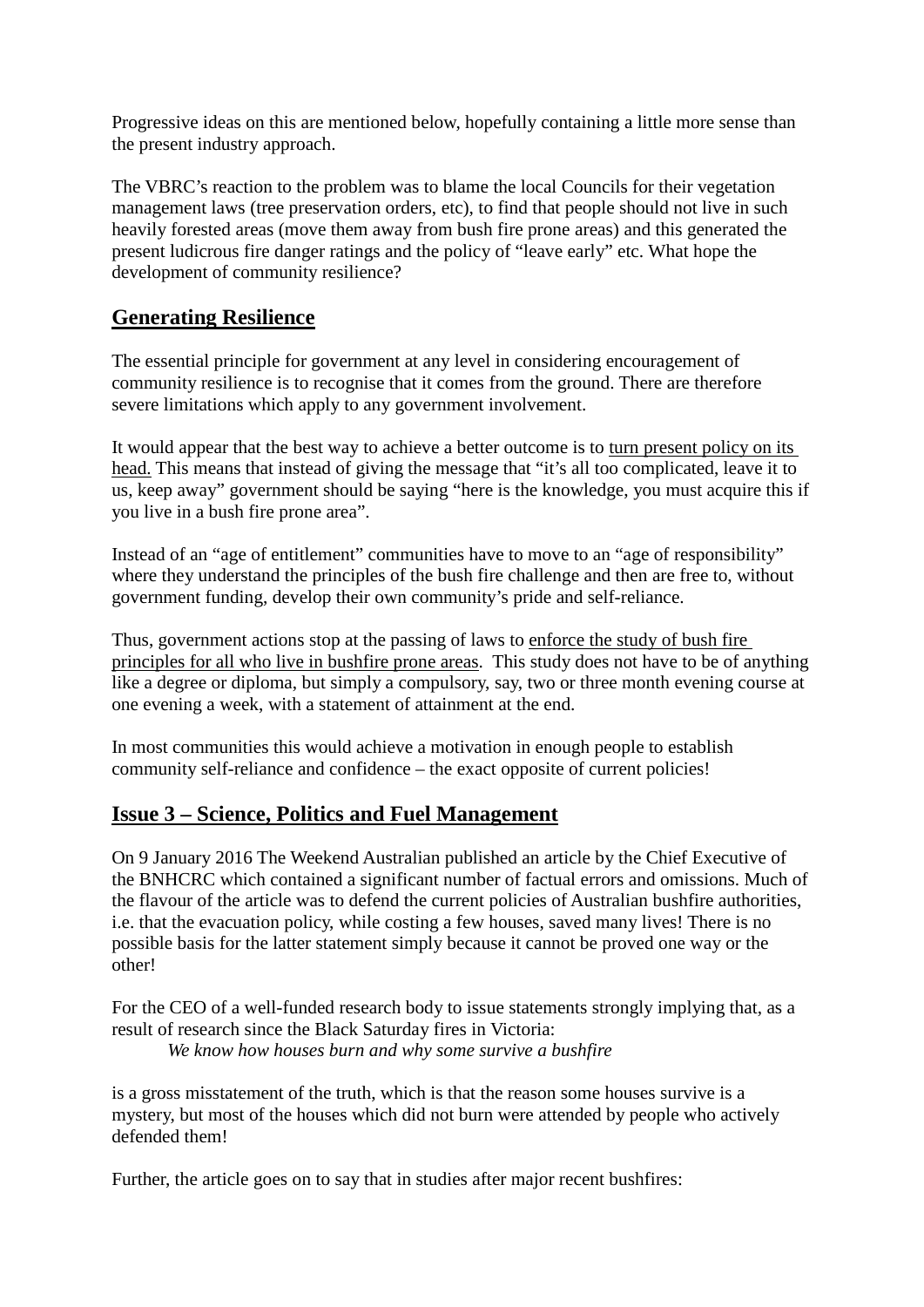*We have learned much about why people act in a certain way and make decisions under the extreme stress of a natural hazard. Because of this we now have a more realistic understanding of what it means to defend a house and what it is like fleeing through smoke.*

Why is research money being spent on understanding what defending a house means? How is it that this subject is not simply taught or publicised widely?

Despite the fact that certain towns in WA were not warned about possible fire encroachment, the research CEO blithely goes on to say that warning messages are, thanks to research, more targeted and better timed!

This standard of public statement is, unfortunately, a parallel of the standard of the research programme in bushfire matters in the BNHCRC.

It confirms the impression that the demise of the underperforming Bushfire CRC has not delivered any significant improvement in the range or quality of research. The BCRC was rated by many as a **failure** because it did not establish fuel management as the **front and centre** of bushfire administration requirements.

It did not go anywhere near achieving the understanding by the political and other upper levels of government on fuel management matters. Ecologists such as Gammage and Jurskis have achieved more!

A further hard fact is that the Productivity Commission, an economic and social research body, has also done more in this area!

A cursory review of the range and depth of the bushfire research programme indicates no attempt to confirm or deny the current policies of the suppression agencies. That there is no such vision inside the research body is extremely disturbing.

It is a stunning discovery, evidenced by the recent article, that the CEO of the country's bushfire research body is such a sycophant of his stakeholders, with all their clearly apparent policy shortcomings. While he remains thus it is not possible to hope for a more useful research profile.

In the face of all this, it has become apparent that the influence of the suppression agencies on the scope and depth of bushfire research has led to the gross neglect of a whole range of bushfire administration issues and the possible derogation of truly scientific research.

#### **Reordering Research**

During the 1970's one of the catchcries of research was "relevance" and the then perceived need to involve industry in setting research priorities. While this was an appropriate goal in many areas, it was found to have somewhat compromised the advance of knowledge – particularly basic knowledge - in others.

If we fast forward to the present, we can see an area in which the advance of knowledge has been seriously compromised – bushfire research.